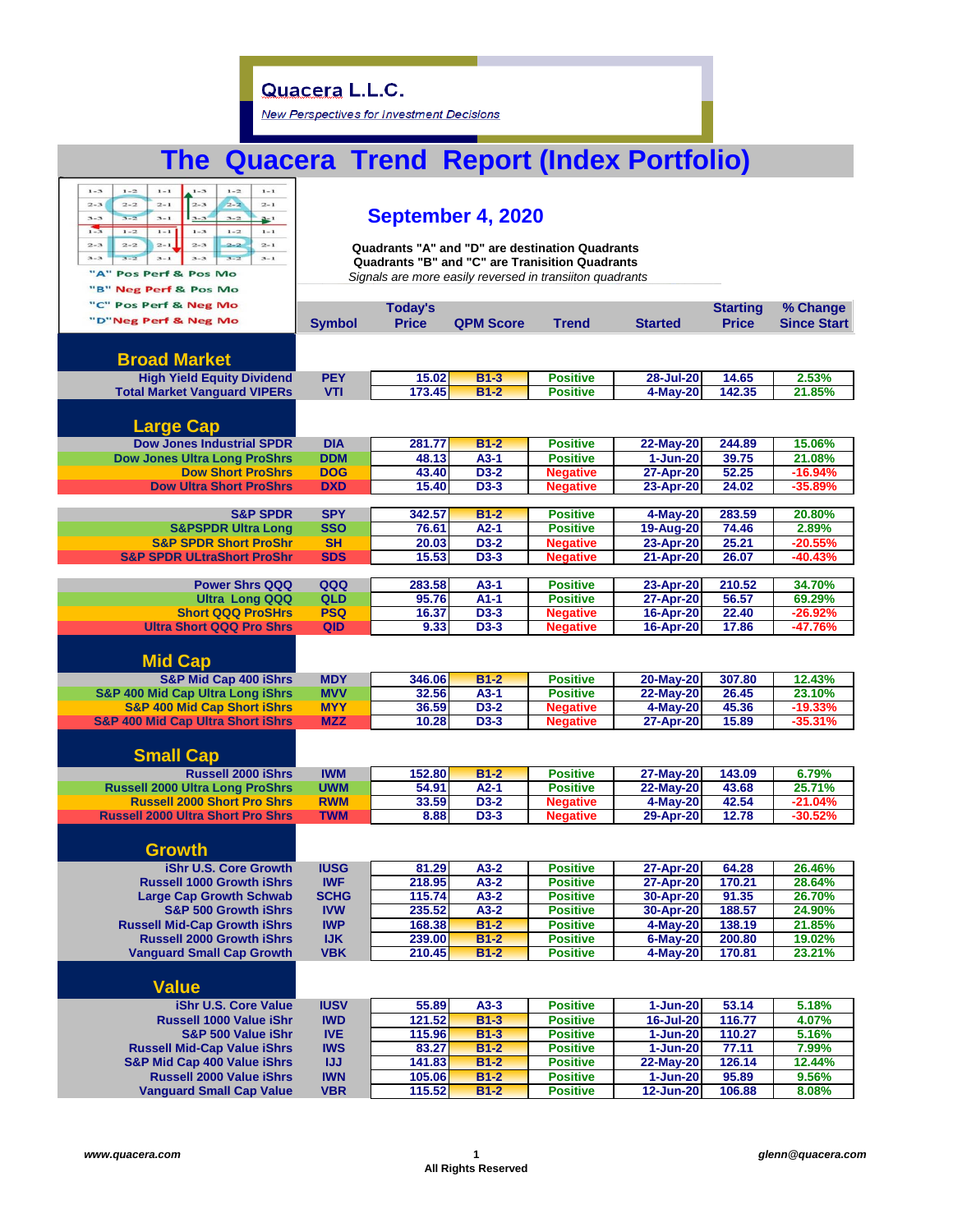**New Perspectives for Investment Decisions** 

| <b>Sector Index</b>                        |               |          |        |                 |           |          |           |
|--------------------------------------------|---------------|----------|--------|-----------------|-----------|----------|-----------|
| <b>PHLX Seminconductor Index</b>           | <b>SOX</b>    | 2212.73  | $A3-2$ | <b>Positive</b> | 27-Apr-20 | 1725.04  | 28.27%    |
| <b>Direxion Semiconductor 3x Bear</b>      | <b>SOXS</b>   | 42.73    | $D3-3$ | <b>Negative</b> | 6-Apr-20  | 161.52   | $-73.55%$ |
|                                            |               |          |        |                 |           |          |           |
| <b>Averages</b>                            |               |          |        |                 |           |          |           |
| <b>Dow Jones Industrial Average</b>        | <b>DJIA</b>   | 28133.31 | $B1-2$ | <b>Positive</b> | 22-May-20 | 24465.16 | 14.99%    |
| <b>NASDAQ OTC Composite</b>                | <b>NASDAQ</b> | 11313.14 | $A3-2$ | <b>Positive</b> | 27-Apr-20 | 8730.16  | 29.59%    |
| <b>Standard &amp; Poor's 500 Composite</b> | <b>SP500</b>  | 3426.96  | $B1-2$ | <b>Positive</b> | 4-May-20  | 2842.74  | 20.55%    |

# *Quacera Daily Momentum Summary -Index Portfolio*

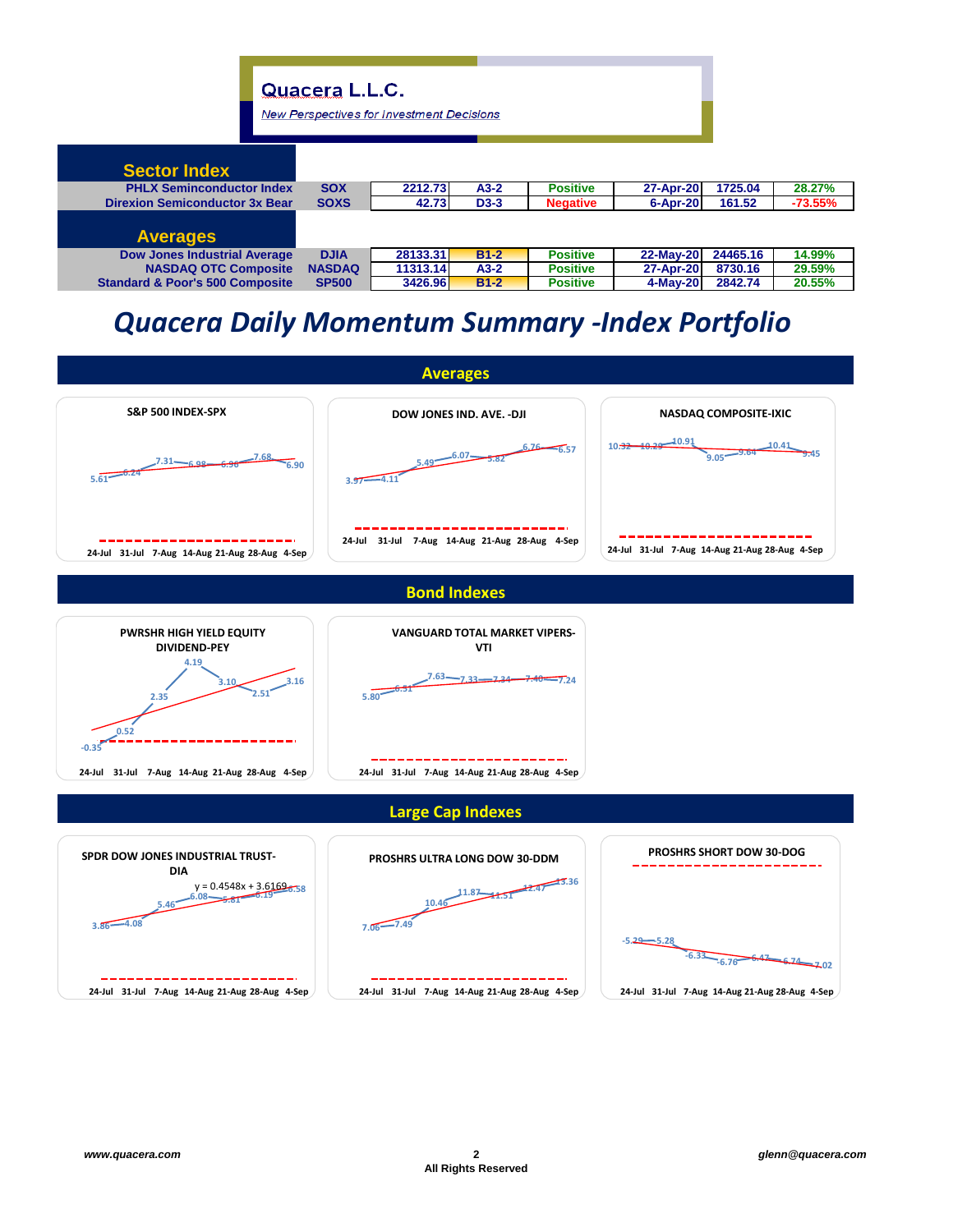

**Mid Cap Indexes**

**MID CAP S&P 400 ULTRA LONG PROSHRS-MVV**

> **13.71 15.56**

**24-Jul 31-Jul 7-Aug 14-Aug 21-Aug 28-Aug 4-Sep**

**14.38**

**12.20**

**10.47**

**-6.08**

**-6.91**

**-8.33 -8.92 -8.25**

**MID CAP S&P 400 SHORT PROSHRS-MYY**

**24-Jul 31-Jul 7-Aug 14-Aug 21-Aug 28-Aug 4-Sep**

**7.56**

**9.99**



**24-Jul 31-Jul 7-Aug 14-Aug 21-Aug 28-Aug 4-Sep**

**-7.19 -6.37**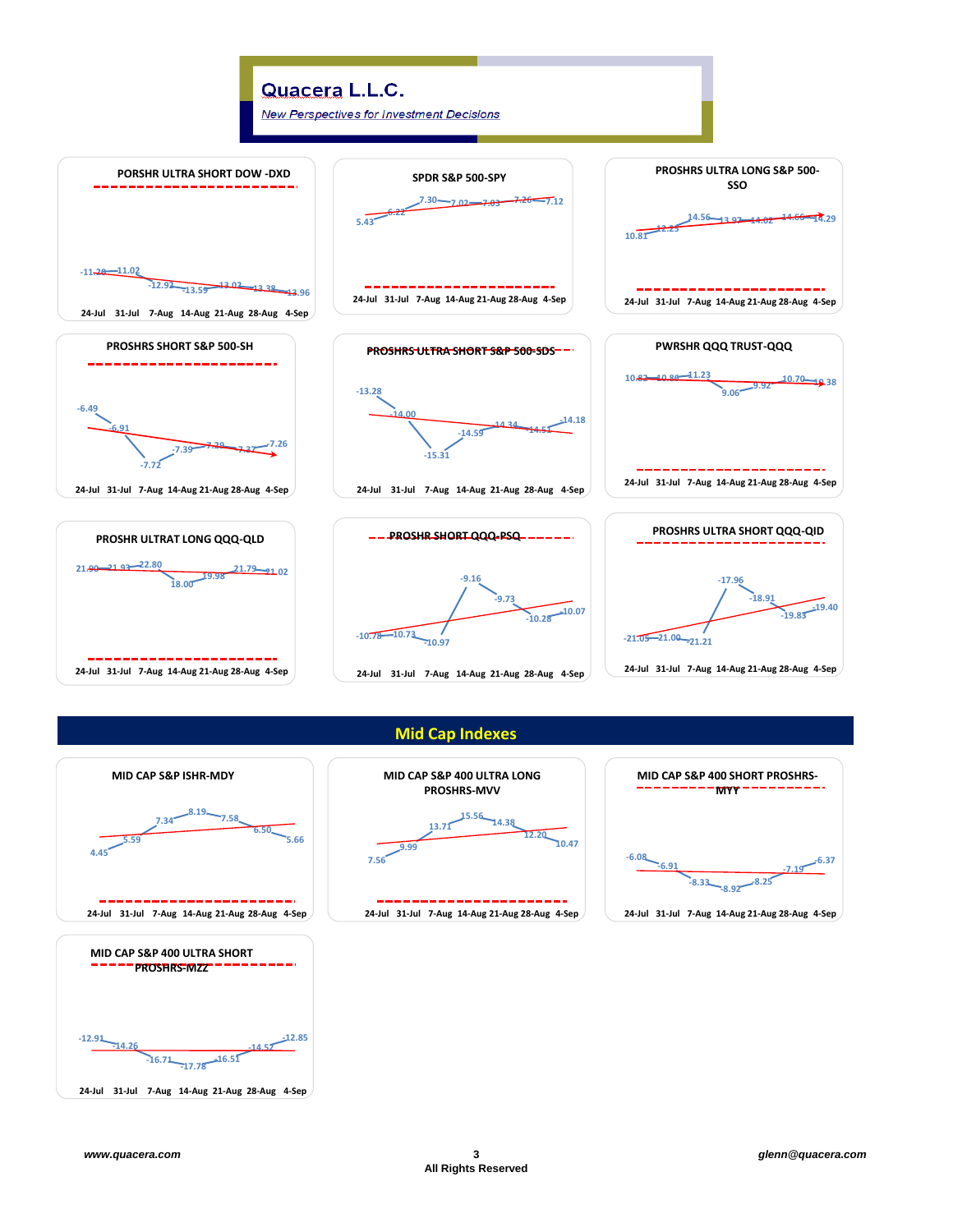**24-Jul 31-Jul 7-Aug 14-Aug 21-Aug 28-Aug 4-Sep**

**New Perspectives for Investment Decisions** 

#### **Small Cap Indexes**



**8.31 8.67**

**9.39**

**8.42 8.26**

**VANGUARD SMALL-CAP GROWTH -VBK** 

**24-Jul 31-Jul 7-Aug 14-Aug 21-Aug 28-Aug 4-Sep**

**6.96**

**5.48**